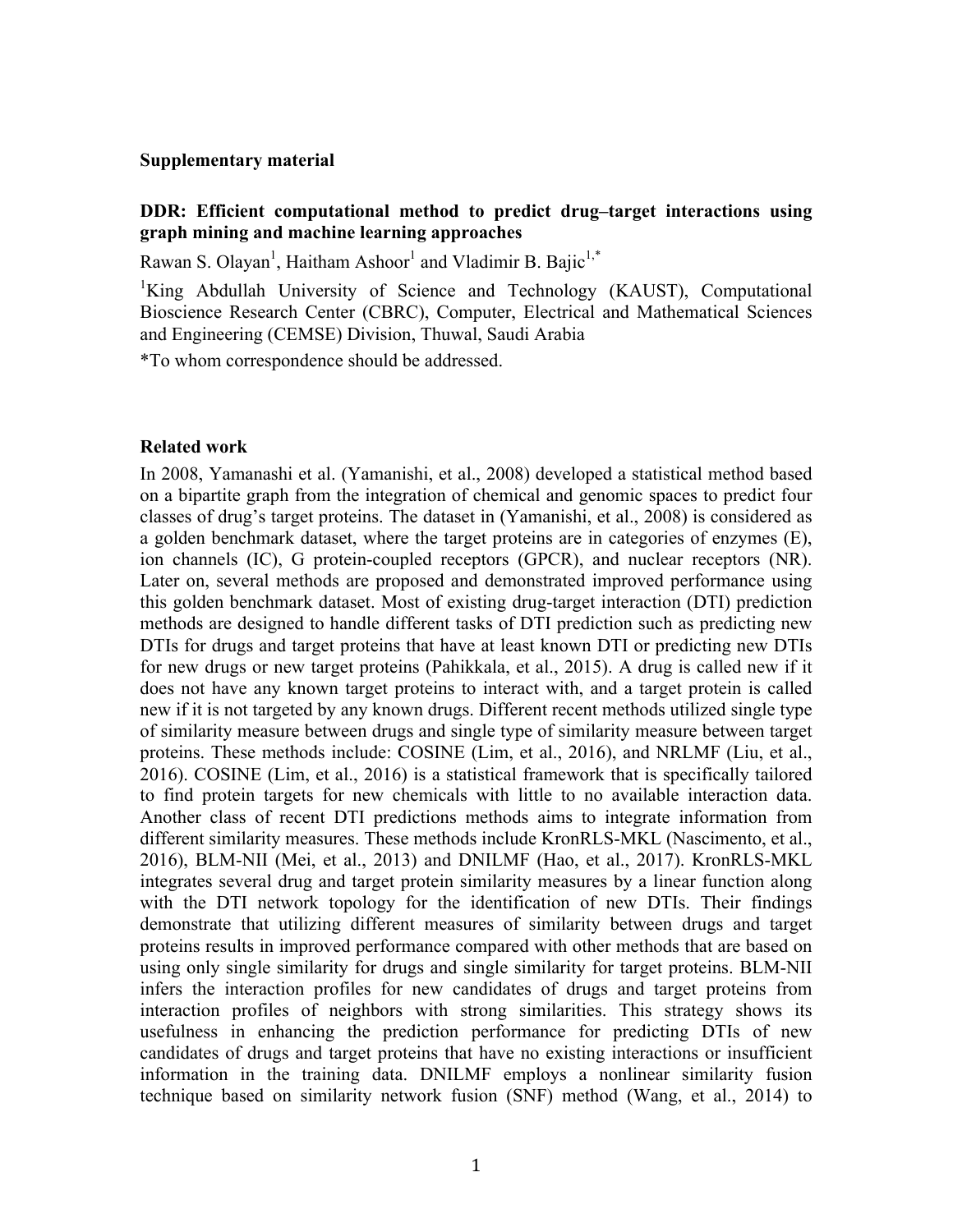combine different similarity measures and then use the final diffused or combined similarity for DTI predictions. According to their model, the results based on the nonlinear combination of similarity measures show better performance than other competing methods. In fact, such a prediction method that is based on non-linear integration technique of similarity measures shows better performance than other methods based on the linearly combined similarity measures (Mei, et al., 2013; van Laarhoven, et al., 2011).



#### **Supplementary Figures**

**Supplementary Figure S1.** Flowchart of selection process of similarity types between drugs or between target proteins, where c1 is a constant that controls how much information each similarity matrix carries; thus, c1 controls level of entropy to be selected; log(k) represents the maximum entropy value. This process selects a set of informative less-redundant set of similarities for drugs and for target proteins, separately.

## **Supplementary Tables**

**Supplementary Table S1.** Summary of multiple similarity measures between drugs and between target proteins used in this study. This table shows data sources and ways to calculate different type of similarities as well as describing their importance in predicting DTIs.

| Similarity and entity type:                             |                                                                         |
|---------------------------------------------------------|-------------------------------------------------------------------------|
| Type:                                                   | Data source: Preprocessed CMap files data from (Isik, et al., 2015),    |
| The gene expression similarities of drugs and of target | where we considered only MCF7 cell line instances following the         |
| proteins.                                               | method presented in (Hizukuri, et al., 2015).                           |
| Entity:                                                 | Descriptor derivation: Matrix of expression profiles (comprising        |
| This type of similarity is calculated for each drug and | compounds in rows and target proteins in columns), as it explained in   |
| target protein, separately.                             | (Hizukuri, et al., 2015).                                               |
|                                                         | Similarity calculation: The expression similarities of compounds and of |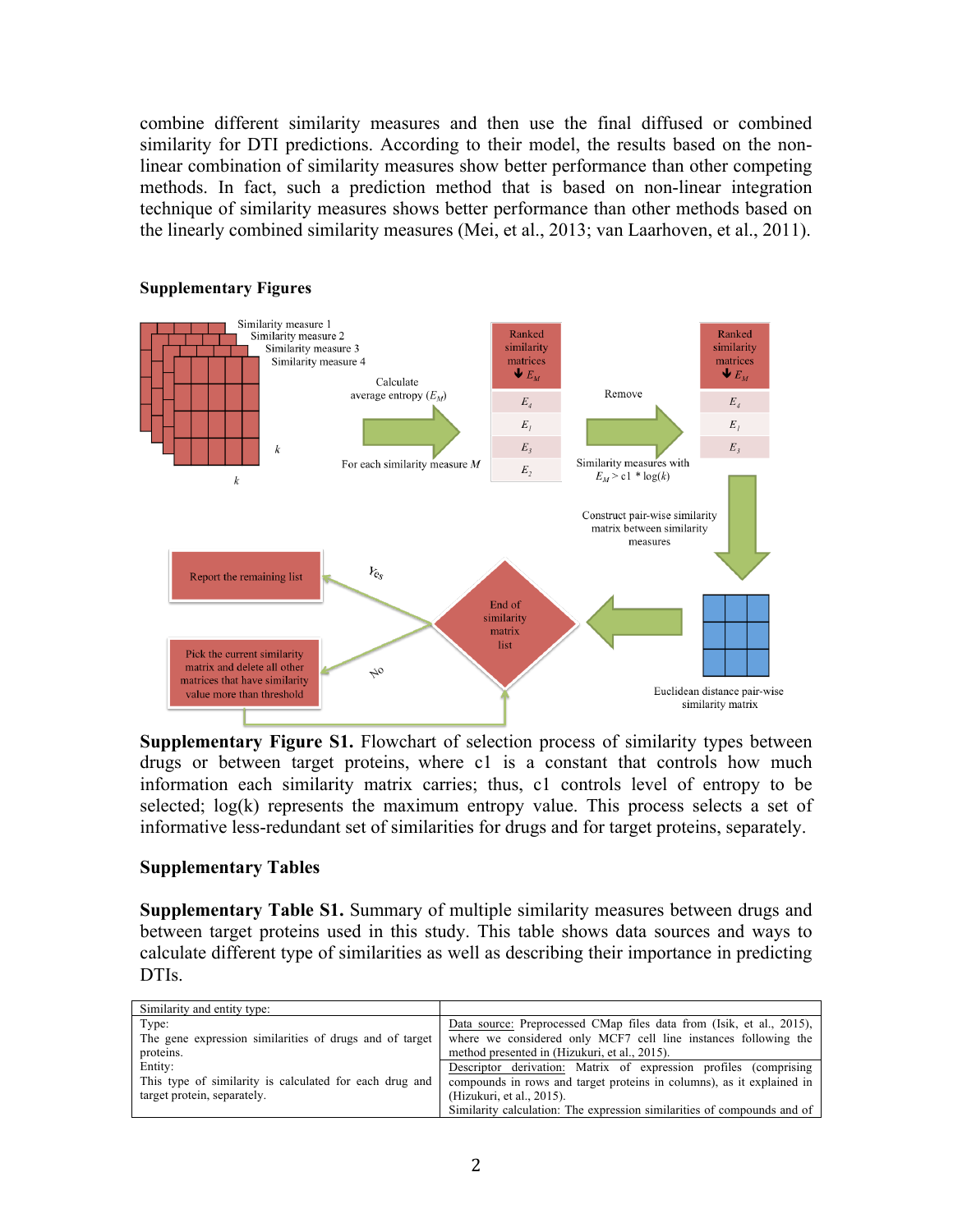|                                                                    | target proteins, respectively, are calculated by using Pearson's                                                                              |
|--------------------------------------------------------------------|-----------------------------------------------------------------------------------------------------------------------------------------------|
|                                                                    | correlation coefficients on the row and column profiles of the expression                                                                     |
|                                                                    | matrix, respectively.                                                                                                                         |
|                                                                    | Importance: Drugs with similar expression patterns are likely to share                                                                        |
|                                                                    | common target proteins (Hizukuri, et al., 2015; Vilar and Hripcsak,                                                                           |
|                                                                    | 2016).                                                                                                                                        |
| Type:<br>Disease based similarity.                                 | Data source: Drug-disease and target protein-disease associations are<br>obtained from KEGG Disease (Kanehisa, et al., 2017).                 |
| Entity:                                                            | Descriptor derivation: Profile of drug-disease pairs and target protein-                                                                      |
| This type of similarity is calculated for each drug and            | disease pairs that are known to be associated, each drug (or target                                                                           |
| target protein, separately.                                        | protein) is described by a binary profile represents the presence or                                                                          |
|                                                                    | absence of disease name.                                                                                                                      |
|                                                                    | Similarity calculation: Taminoto coefficient (TC).                                                                                            |
|                                                                    | Importance: Two drugs are considered to be more similar if they have                                                                          |
|                                                                    | common indications, or there exist other drugs, which have common<br>indications with them simultaneously (Dudley, et al., 2011; Luo, et al., |
|                                                                    | 2016; Rodriguez-Esteban, 2016).                                                                                                               |
| Type:                                                              | Data source: Drug-pathway and target protein-pathway associations are                                                                         |
| Pathway based similarity.                                          | obtained from KEGG Pathways.                                                                                                                  |
| Entity:                                                            | Descriptor derivation: Profile of drug-pathway pairs and target protein-                                                                      |
| This type of similarity is calculated for each drug and            | pathway pairs that are known to be associated, each drug (or target                                                                           |
| target protein, separately.                                        | protein) is described by a binary profile represents the presence or                                                                          |
|                                                                    | absence of pathway name.                                                                                                                      |
|                                                                    | Similarity calculation: TC.<br>Importance: Drugs acting on the same pathway may be good candidates                                            |
|                                                                    | for drug repositioning (Iwata, et al., 2017; Pan, et al., 2014; Smith, et al.,                                                                |
|                                                                    | 2012).                                                                                                                                        |
| Type:                                                              | Data source: Known interactions between drugs and target proteins are                                                                         |
| Gaussian interaction profile similarity based on the               | obtained from DrugBank (Law, et al., 2014).                                                                                                   |
| topology of DTI network.                                           | It is calculated as in (van Laarhoven, et al., 2011).                                                                                         |
| Entity:<br>This type of similarity is calculated for each drug and | Importance: The assumption that two drugs that interact in a similar way                                                                      |
| target protein, separately.                                        | with the target proteins in a known DTI network, will also interact in a<br>similar way with new target proteins.                             |
| Type: Chemical structures-based molecular fingerprints             | Data source: Chemical structures are obtained from DrugBank.                                                                                  |
| similarity.                                                        | Descriptor derivation: Fingerprints (i.e., CDK_Standard, CDK_Graph,                                                                           |
| Entity: Drug.                                                      | CDK Extended, CDK Hybridization, KR, MACCS, PubChem,                                                                                          |
|                                                                    | SIMCOMP,<br>EC4, FC4, EC6, FC6, Lambda,<br>Marginalized,                                                                                      |
|                                                                    | MinMaxTanimoto, Tanimoto, and Spectrum) are generated using                                                                                   |
|                                                                    | Kebabs (Palme, et al., 2015), Rchemcp (Klambauer, et al., 2015), Rcpi<br>(Cao, et al., 2015), CDK (Steinbeck, et al., 2003), and SIMCOMP      |
|                                                                    | (Hattori, et al., 2010) tools.                                                                                                                |
|                                                                    | Similarity calculation: TC.                                                                                                                   |
|                                                                    | Importance: Molecular fingerprints generally encode the structure of a                                                                        |
|                                                                    | molecule. They represent the presence or absence of particular                                                                                |
|                                                                    | substructures in the molecule. Calculating the similarity between two                                                                         |
|                                                                    | fingerprints show its practical usefulness for DTI prediction by finding<br>matches to a substructure belonging to new molecule. The key idea |
|                                                                    | behind is that chemically similar drugs tend to interact with similar                                                                         |
|                                                                    | target proteins (Cao, et al., 2015).                                                                                                          |
| Type: Drug interactions based similarity.                          | Data source: DrugBank.                                                                                                                        |
| Entity: Drug.                                                      | Descriptor derivation: Profile of drug interactions; each drug is                                                                             |
|                                                                    | describing by a binary vector specifying the presence of absence of each<br>interacting drug.                                                 |
|                                                                    | Similarity calculation: TC.                                                                                                                   |
|                                                                    | Importance: Interactive chemicals are more likely to have similar                                                                             |
|                                                                    | properties and thus can share similar biological functions (Chen, et al.,                                                                     |
|                                                                    | 2012; Hu, et al., 2011; Sharan, et al., 2007; Vilar and Hripcsak, 2016).                                                                      |
| Type: Drug side-effect based similarity.                           | Data source: SIDER2 (Kuhn, et al., 2016).                                                                                                     |
| Entity: Drug.                                                      | Descriptor derivation: Profile of drug side-effects associations; each                                                                        |
|                                                                    | drug is describing by a binary vector specifying the presence of absence<br>of each side effect keyword.                                      |
|                                                                    | Similarity calculation: TC.                                                                                                                   |
|                                                                    | Importance: Drugs with similar target protein binding profiles tend to                                                                        |
|                                                                    | cause similar side effects, implying a direct correlation between target                                                                      |
|                                                                    | protein binding and side-effect similarity and hence a possibility to                                                                         |
|                                                                    | predict off-target binding (Campillos, et al., 2008; Vilar and Hripcsak,                                                                      |
|                                                                    | 2016).                                                                                                                                        |
|                                                                    |                                                                                                                                               |
| Type: Drug ATC-code based similarity.<br>Entity: Drug.             | Data source: DrugBank.<br>Descriptor derivation: Profile of drug ATC-codes associations; each                                                 |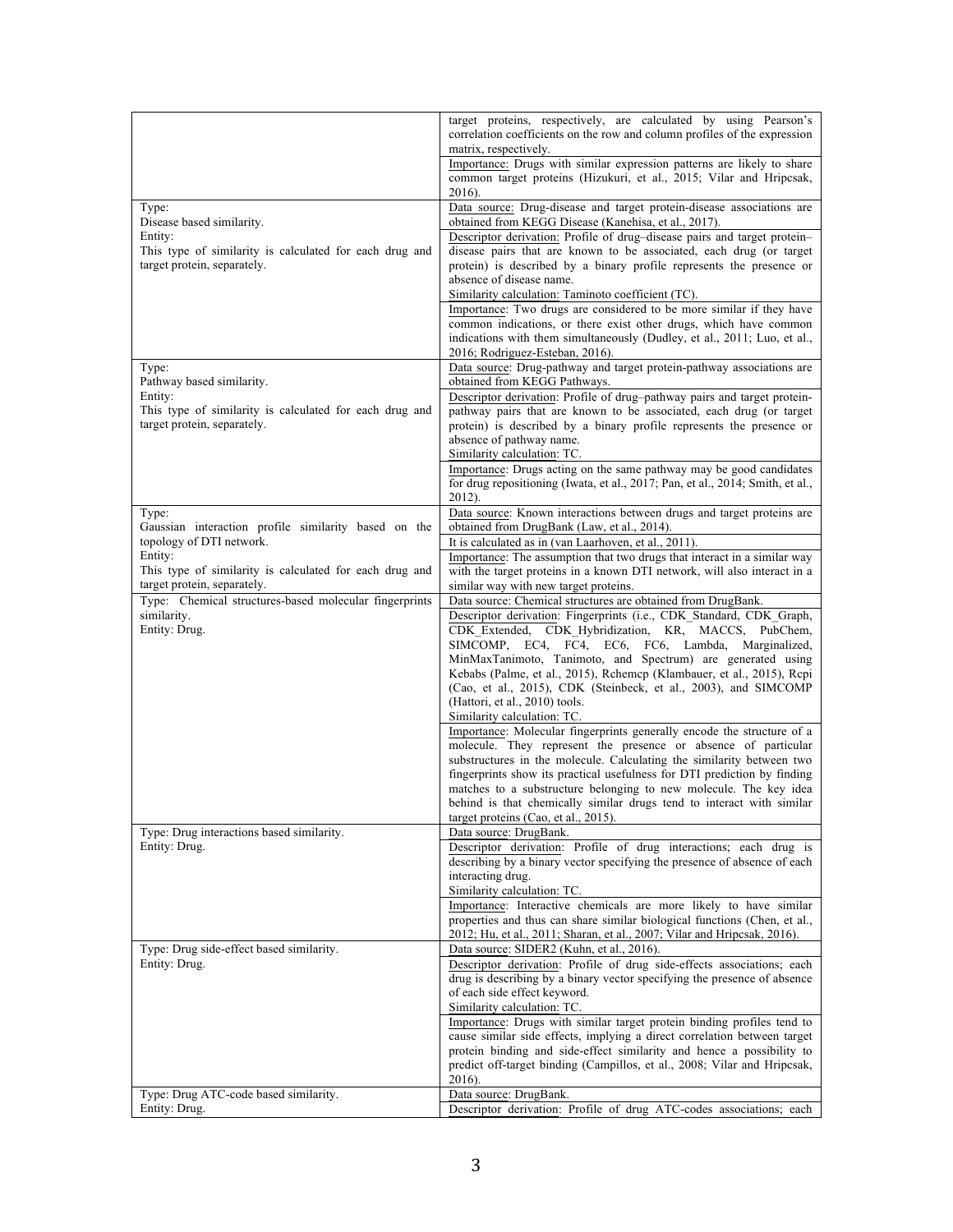|                                                         | drug is describing by a binary vector specifying the presence of absence    |
|---------------------------------------------------------|-----------------------------------------------------------------------------|
|                                                         | of each ATC-code.                                                           |
|                                                         | Similarity calculation: TC and using similarity-based score from            |
|                                                         | (Cheng, et al., 2013).                                                      |
|                                                         | Importance: Structurally similar compounds tend to have similar             |
|                                                         | medical indication classes (Chen, et al., 2012; Dunkel, et al., 2008; Vilar |
|                                                         | and Hripcsak, 2016).                                                        |
| Type: Protein similarity based on functional annotation | Data source: GOA (Barrell, et al., 2009).                                   |
| using gene ontology (GO).                               | Descriptor derivation: Profile of target protein GO-terms associations,     |
| Entity: Target protein.                                 | for each namespace molecular function (MF), cellular compartment            |
|                                                         | (CC) and biological process (BP); each target protein is describing by a    |
|                                                         | binary vector specifying the presence of absence of each GO-term.           |
|                                                         | Similarity calculation: The semantic similarity is calculated using Repi    |
|                                                         | tool.                                                                       |
|                                                         | Importance: As structurally similar compounds tend to interact with         |
|                                                         | similar biological, the functional similarity between target proteins can   |
|                                                         | be established as the similarity between their GO annotation terms          |
|                                                         | (Ehsani and Drablos, 2016).                                                 |
| Type: Protein domain based similarity.                  | Data source: Pfam (Finn, et al., 2016).                                     |
| Entity: Target protein.                                 | Descriptor derivation: Profile of target protein-domains associations;      |
|                                                         | each target protein is describing by a binary vector specifying the         |
|                                                         | presence of absence of each domain.                                         |
|                                                         | Similarity calculation: TC.                                                 |
|                                                         | Importance: As structurally similar compounds tend to interact with         |
|                                                         | similar biological, the similarity between target proteins can be           |
|                                                         | established as the similarity between their target protein domains (Liu, et |
|                                                         | al., 2015).                                                                 |
| Type: Protein sequence based similarity.                | Data source: UniProt, KEGG Genes.                                           |
| Entity: Target protein.                                 | Similarity calculation: It is calculated using a normalized version of the  |
|                                                         | Smith-Waterman (SW) algorithm (Smith and Waterman, 1981). We also           |
|                                                         | calculated other sequence-based descriptors such as Mismatch and            |
|                                                         | Spectrum kernels using Kebabs tool (Palme, et al., 2015).                   |
|                                                         | Importance: Recent studies follow that the target protein descriptors are   |
|                                                         | as important as the compound descriptors. The key idea behind is that       |
|                                                         | chemically similar drugs tend to interact with similar target proteins      |
|                                                         | (Cao, et al., 2015).                                                        |
| Type: Proximity in protein-protein interactions (PPI)   | Data source: HIPPIE (Alanis-Lobato, et al., 2017).                          |
| network.                                                | It is calculated as in (Perlman, et al., 2011).                             |
| Entity: Target protein.                                 | Importance: Interactive target proteins that are closer to other target     |
|                                                         | proteins in the PPI network are more likely to have similar biological      |
|                                                         | functions (Deng, et al., 2002).                                             |

**Supplementary Table S2.** Comparison results (in terms AUC scores) of DDR with the five state of the art methods (DNILMF, NRLMF, KRONRLS-MKL, COSINE, BLM-NII) using 5-repeats of 10-fold cross validation. Results are obtained under three prediction tasks  $(S_P, S_D, S_T)$  over all datasets (NR, GPCR, IC, E, DrugBank FDA) used in this study.

| Dataset     | AUC obtained     | AUC obtained            | AUC obtained     | Method             |
|-------------|------------------|-------------------------|------------------|--------------------|
|             | under prediction | under prediction        | under prediction |                    |
|             | setting: $S_{P}$ | setting: S <sub>D</sub> | setting: $S_T$   |                    |
|             | 0.92             | 0.90                    | 0.88             | <b>DDR</b>         |
|             | 0.92             | 0.83                    | 0.83             | <b>DNILMF</b>      |
| <b>NR</b>   | 0.93             | 0.88                    | 0.83             | <b>NRLMF</b>       |
|             | 0.87             | 0.79                    | 0.76             | <b>KRONRLS-MKL</b> |
|             |                  | 0.89                    |                  | <b>COSINE</b>      |
|             | 0.91             | 0.88                    | 0.85             | <b>BLM-NII</b>     |
|             | 0.96             | 0.91                    | 0.93             | <b>DDR</b>         |
|             | 0.96             | 0.86                    | 0.92             | <b>DNILMF</b>      |
| <b>GPCR</b> | 0.95             | 0.87                    | 0.92             | <b>NRLMF</b>       |
|             | 0.91             | 0.81                    | 0.84             | <b>KRONRLS-MKL</b> |
|             |                  | 0.88                    |                  | <b>COSINE</b>      |
|             | 0.88             | 0.85                    | 0.87             | <b>BLM-NII</b>     |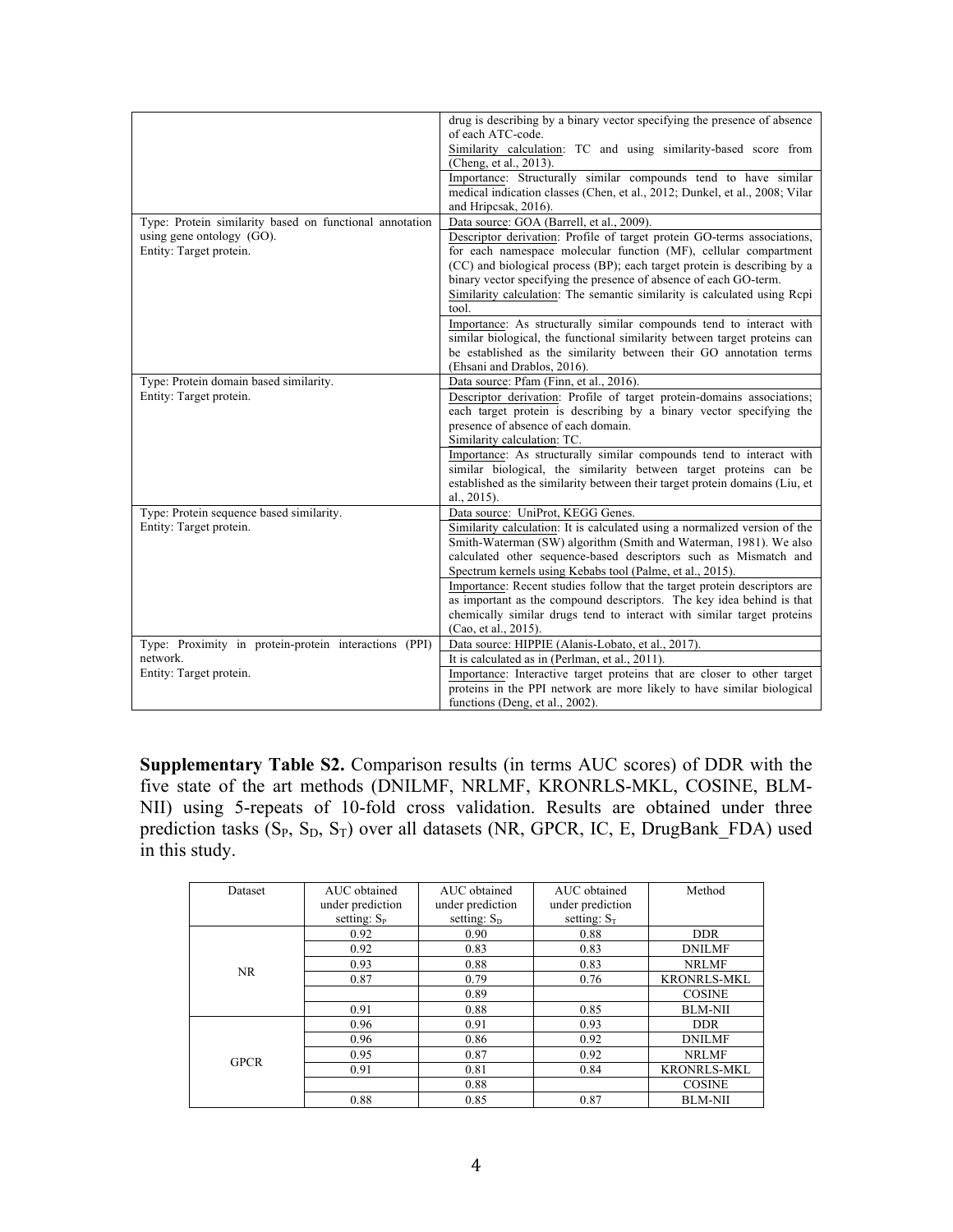|              | 0.98 | 0.94 | 0.97 | <b>DDR</b>         |
|--------------|------|------|------|--------------------|
|              | 0.94 | 0.81 | 0.92 | <b>DNILMF</b>      |
| IC           | 0.98 | 0.80 | 0.93 | <b>NRLMF</b>       |
|              | 0.90 | 0.77 | 0.86 | <b>KRONRLS-MKL</b> |
|              |      | 0.82 |      | <b>COSINE</b>      |
|              | 0.91 | 0.83 | 0.89 | <b>BLM-NII</b>     |
|              | 0.97 | 0.84 | 0.92 | <b>DDR</b>         |
|              | 0.96 | 0.81 | 0.92 | <b>DNILMF</b>      |
| E            | 0.95 | 0.75 | 0.90 | <b>NRLMF</b>       |
|              | 0.93 | 0.71 | 0.88 | <b>KRONRLS-MKL</b> |
|              |      | 0.80 |      | <b>COSINE</b>      |
|              | 0.96 | 0.73 | 0.89 | <b>BLM-NII</b>     |
|              | 0.96 | 0.91 | 0.86 | <b>DDR</b>         |
|              | 0.95 | 0.90 | 0.82 | <b>DNILMF</b>      |
| DrugBank FDA | 0.93 | 0.89 | 0.80 | <b>NRLMF</b>       |
|              | 0.88 | 0.79 | 0.81 | <b>KRONRLS-MKL</b> |
|              |      | 0.77 |      | <b>COSINE</b>      |
|              | 0.90 | 0.71 | 0.75 | <b>BLM-NII</b>     |

**Supplementary Table S3.** Average position ranking for all methods (DDR, DNILMF, NRLMF, KRONRLS-MKL, COSINE, BLM-NII) using all datasets (NR, GPCR, IC, E, DrugBank FDA) used in this study and under the three prediction settings  $(S_P, S_D, S_T)$ .

|                        | <b>DDR</b> |                    | <b>NRLMF</b>   | <b>COSINE</b>  | <b>KRONRLS-MKL</b> |                     |
|------------------------|------------|--------------------|----------------|----------------|--------------------|---------------------|
| Dataset                | rank       | <b>DNILMF</b> rank | rank           | rank           | rank               | <b>BLM-NII</b> rank |
|                        |            |                    | $S_{P}$        |                |                    |                     |
| <b>NR</b>              |            | 3                  | $\overline{2}$ | NA             | 5                  | $\overline{4}$      |
| <b>GPCR</b>            |            | $\overline{2}$     | $\overline{3}$ | NA             | 4                  | 5                   |
| IC                     |            | $\overline{2}$     | 5              | NA             | 3                  | 4                   |
| E                      | 1          | 5                  | $\overline{2}$ | NA             | 3                  | 4                   |
| DrugBank FDA           |            | $\overline{2}$     | 4              | NA             | 3                  | 5                   |
| Average ranking        |            | 2.8                | 3.2            | NA             | 3.6                | 4.4                 |
|                        |            |                    | $S_D$          |                |                    |                     |
| <b>NR</b>              |            | $\overline{4}$     | 3              | $\overline{2}$ | 3                  | 5                   |
| <b>GPCR</b>            |            | 5                  | 3              | $\overline{2}$ | 5                  | 4                   |
| IC                     |            | $\overline{4}$     | 4              | 3              | 5                  | $\overline{c}$      |
| E                      |            | 3                  | 4              | $\overline{c}$ | 6                  | 5                   |
| DrugBank FDA           | 1          | 3                  | $\overline{2}$ | 6              | 4                  | 5                   |
| Average ranking        | 1          | 3.8                | 3.2            | $\mathcal{E}$  | 4.6                | 4.2                 |
|                        |            |                    | $S_T$          |                |                    |                     |
| <b>NR</b>              |            | $\overline{2}$     | 4              | NA             | 3                  | 5                   |
| <b>GPCR</b>            |            | $\overline{2}$     | 3              | NA             | 4                  | 4                   |
| IC                     |            | $\overline{2}$     | $\overline{2}$ | NA             | 3                  | $\overline{2}$      |
| E                      |            | $\overline{2}$     | $\overline{2}$ | NA             | 4                  | 3                   |
| DrugBank FDA           | 1          | 3                  | $\overline{2}$ | NA             | 4                  | 5                   |
| Average ranking        | 1          | 2.2                | 2.6            | NA             | 3.6                | 3.8                 |
| Average ranking over   |            |                    |                |                |                    |                     |
| all datasets and under |            |                    |                |                |                    |                     |
| three settings         |            | 2.933333333        | 3              | NA             | 3.933333333        | 4.133333333         |

**Supplementary Table S4.** Comparison results (in terms of AUPR and AUC scores) of DDR with the five state of the art methods (DNILMF, NRLMF, KRONRLS-MKL, COSINE, BLM-NII) using holdout tests. Results are obtained under three prediction tasks  $(S_P, S_D, S_T)$  over DrugBank\_FDA dataset used in this study.

| Dataset      | Prediction setting | Method        | AUPR                    | AUC. |
|--------------|--------------------|---------------|-------------------------|------|
| DrugBank FDA | $\mathbf{p}$       | <b>DDR</b>    | 0.63                    | 0.97 |
|              |                    | <b>DNILMF</b> | $\sim$ $\sim$<br>$0.3+$ | 0.95 |
|              |                    | <b>NRLMF</b>  | Λ9,<br>U.34             | 0.93 |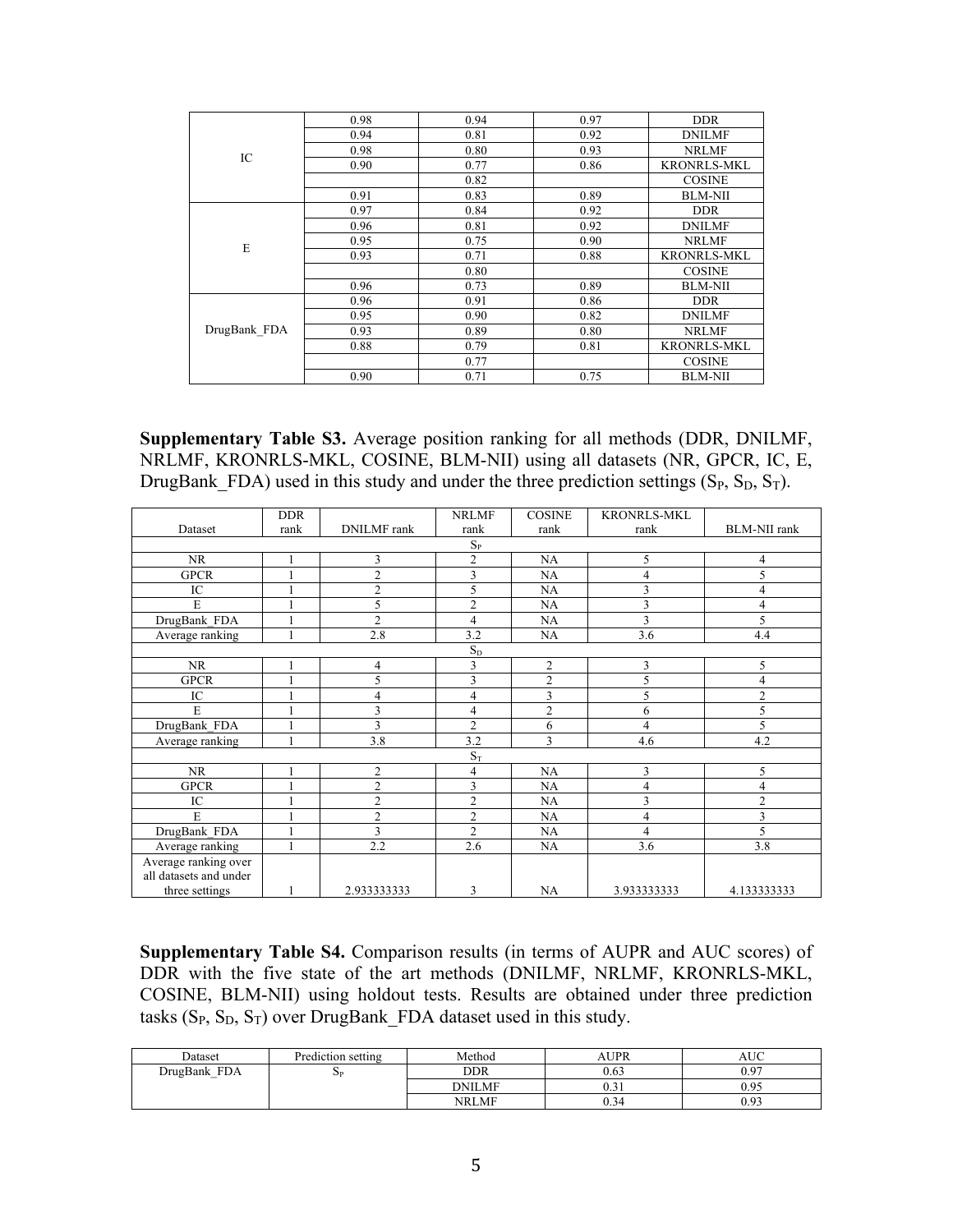|       | <b>KRONRLS-MKL</b> | 0.32 | 0.93 |
|-------|--------------------|------|------|
|       | <b>COSINE</b>      |      |      |
|       | <b>BLM-NII</b>     | 0.23 | 0.93 |
| $S_D$ | <b>DDR</b>         | 0.42 | 0.92 |
|       | <b>DNILMF</b>      | 0.21 | 0.88 |
|       | <b>NRLMF</b>       | 0.27 | 0.88 |
|       | <b>KRONRLS-MKL</b> | 0.12 | 0.83 |
|       | <b>COSINE</b>      | 0.1  | 0.88 |
|       | <b>BLM-NII</b>     | 0.09 | 0.87 |
| $S_T$ | <b>DDR</b>         | 0.40 | 0.91 |
|       | <b>DNILMF</b>      | 0.12 | 0.86 |
|       | <b>NRLMF</b>       | 0.16 | 0.87 |
|       | <b>KRONRLS-MKL</b> | 0.10 | 0.79 |
|       | <b>COSINE</b>      |      |      |
|       | <b>BLM-NII</b>     | 0.15 | 0.78 |

**Supplementary Table S5.** Performance comparison (in terms of AUPR) of DDR using integrated set of selected similarity measures between drugs and between target proteins compared to combining all similarities used in this study.

| Dataset     | Prediction settings       | <b>AUPR</b><br>(Using integrated selected set<br>of similarities) | <b>AUPR</b><br>(Using integrated all set of<br>similarities) |
|-------------|---------------------------|-------------------------------------------------------------------|--------------------------------------------------------------|
|             | $S_{P}$                   | 0.83                                                              | 0.69                                                         |
| NR.         | $S_D$                     | 0.71                                                              | 0.43                                                         |
|             | $S_T$                     | 0.64                                                              | 0.42                                                         |
|             | $S_{P}$                   | 0.79                                                              | 0.77                                                         |
| <b>GPCR</b> | $\mathbf{S}_{\mathrm{D}}$ | 0.63                                                              | 0.41                                                         |
|             | $S_T$                     | 0.61                                                              | 0.44                                                         |
|             | $S_{P}$                   | 0.92                                                              | 0.91                                                         |
| IC          | $S_D$                     | 0.69                                                              | 0.55                                                         |
|             | $S_T$                     | 0.80                                                              | 0.70                                                         |
|             | $\mathbf{S}_{\texttt{P}}$ | 0.92                                                              | 0.90                                                         |
| E           | $S_D$                     | 0.73                                                              | 0.58                                                         |
|             | $S_T$                     | 0.82                                                              | 0.75                                                         |

**Supplementary Table S6.** The set of similarity measures selected over the five different datasets used in this study, as resulting from the similarity selection process.

| Datasets    | Set of selected similarity<br>measures between drugs                                                                                                                                                                                                         | Set of selected similarity measures between target proteins                                                                            |
|-------------|--------------------------------------------------------------------------------------------------------------------------------------------------------------------------------------------------------------------------------------------------------------|----------------------------------------------------------------------------------------------------------------------------------------|
| NR          | GIP similarity of drugs.<br>Drug-side effect frequency-<br>based similarity from AERS <sup>1</sup><br>database, Drugs-side effect<br>bit-based similarity from<br>AERS database, and drug-<br>side effect bit-based<br>similarity from $SIDER2$<br>database. | GIP similarity of target proteins, and the spectrum similarity<br>(SPEC) with k-mers length $(k=4)$ .                                  |
| <b>GPCR</b> | GIP similarity of drugs.<br>Drug-side effect frequency-<br>based similarity from AERS<br>database, Drug-side effect<br>bit-based similarity from<br>AERS database, and drug-<br>side effect bit-based<br>similarity from SIDER<br>database.                  | GIP similarity of target proteins, Proximity in PPI network, and<br>the spectrum similarity (SPEC) with k-mers length $(k=4)$ .        |
| IC          | GIP similarity of drugs,<br>Drug-side effect frequency-                                                                                                                                                                                                      | GIP similarity of target proteins, Proximity in PPI network, the<br>spectrum similarity (SPEC) with k-mers length $(k=4)$ , and Smith- |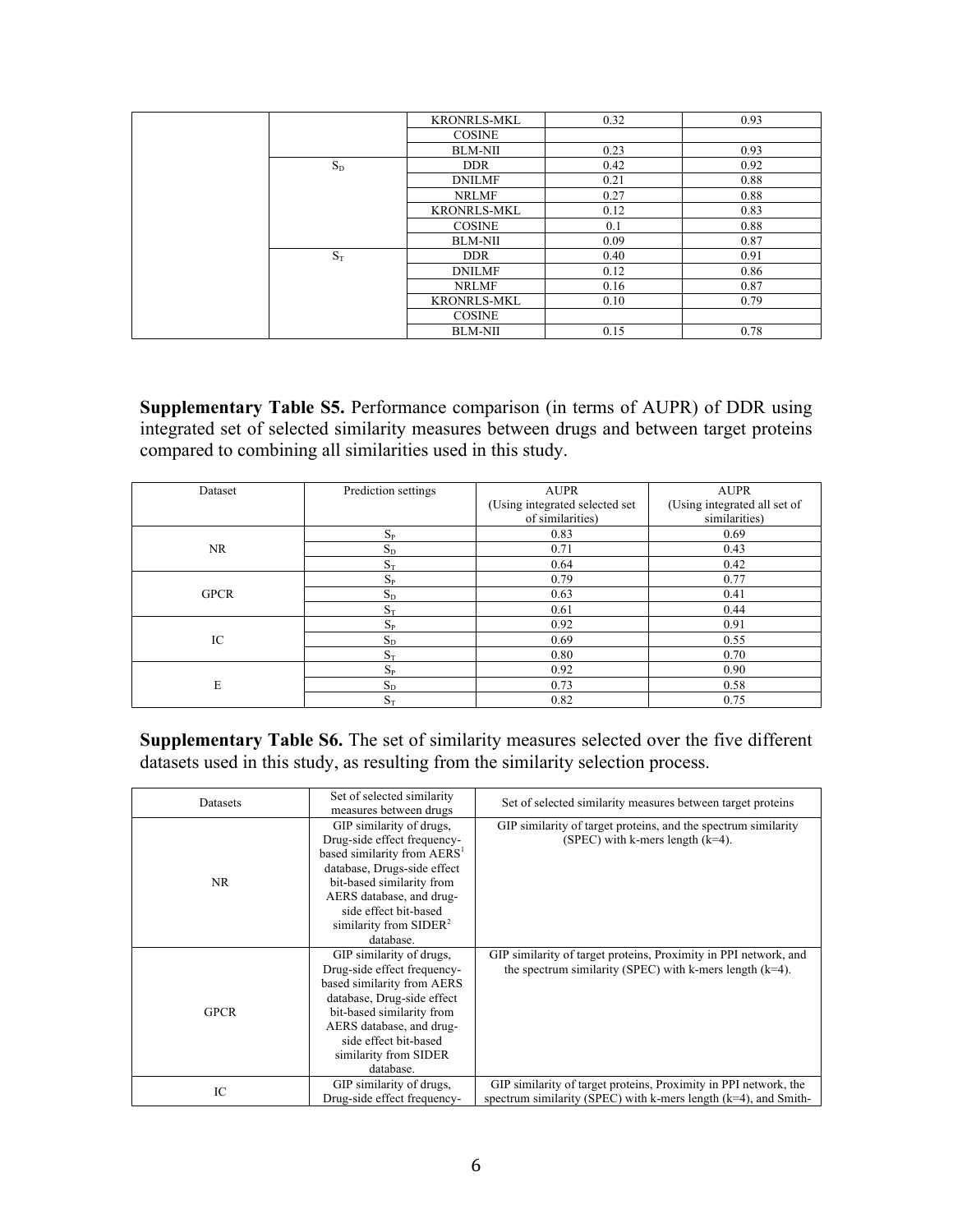|              | based similarity from AERS<br>database, Drug-side effect<br>bit-based similarity from<br>AERS database, and drug-<br>side effect bit-based<br>similarity from SIDER<br>database.                                                            | Waterman alignment similarity.                                                                                                                                                                                                                          |
|--------------|---------------------------------------------------------------------------------------------------------------------------------------------------------------------------------------------------------------------------------------------|---------------------------------------------------------------------------------------------------------------------------------------------------------------------------------------------------------------------------------------------------------|
| E            | GIP similarity of drugs,<br>Drug-side effect frequency-<br>based similarity from AERS<br>database, Drug-side effect<br>bit-based similarity from<br>AERS database, and drug-<br>side effect bit-based<br>similarity from SIDER<br>database. | GIP similarity of target proteins, Proximity in PPI network, the<br>spectrum similarity (SPEC) with k-mers length $(k=4)$ , and Smith-<br>Waterman alignment similarity.                                                                                |
| DrugBank FDA | GIP similarity of drugs, drug-<br>disease similarity, drug-<br>pathway similarity, drug-<br>induced gene expression<br>similarity, and drug-ATC<br>code similarity.                                                                         | GIP similarity of target proteins, target protein-disease similarity,<br>target protein-GO semantic similarity (namespace= BP), target<br>protein-GO semantic similarity (namespace= CC), and target<br>protein-GO semantic similarity (namespace= MF). |

**Supplementary Table S7.** P-values results using label permutation test for each novel DTI in the top 5 interactions and per each dataset used in this study.

| Drug ID     | Drug name                     | Target protein ID     | Target protein name | P value |  |  |
|-------------|-------------------------------|-----------------------|---------------------|---------|--|--|
| Dataset: NR |                               |                       |                     |         |  |  |
| D00348      | Isotretinoin                  | hsa6256               | <b>RXRA</b>         | < 0.01  |  |  |
| D00585      | Mifepristone                  | hsa2099               | ESR1                | 0.02    |  |  |
| D00962      | Clomiphene citrate            | hsa5241               | <b>PGR</b>          | 0.03    |  |  |
| D00182      | Norethindrone                 | hsa2099               | ESR1                | 0.02    |  |  |
| D00951      | Medroxyprogesterone acetate   | hsa2099               | ESR1                | 0.02    |  |  |
|             |                               | Dataset: GPCR         |                     |         |  |  |
| D00049      | Niacin                        | hsa8843               | HCAR3               | < 0.01  |  |  |
| D02910      | Amiodarone                    | hsa154                | ADRB <sub>2</sub>   | < 0.01  |  |  |
| D02340      | Loxapine                      | hsa1812               | DRD1                | < 0.01  |  |  |
| D00726      | Metoclopramide                | hsa1129               | CHRM2               | < 0.01  |  |  |
| D00674      | Naratriptan<br>hydrochloride  | hsa3351               | HTR1B               | < 0.01  |  |  |
|             |                               | Dataset: IC           |                     |         |  |  |
| D02356      | Verapamil                     | hsa6833               | ABCC8               | < 0.01  |  |  |
| D03365      | Nicotine                      | hsa1137               | CHRNA4              | < 0.01  |  |  |
| D00538      | Zonisamide                    | hsa6331               | SCN5A               | < 0.01  |  |  |
| D02098      | Proparacaine<br>hydrochloride | hsa8645               | KCNK5               | < 0.01  |  |  |
| D00775      | Riluzole                      | hsa2898               | GRIK2               | < 0.01  |  |  |
|             |                               | Dataset: E            |                     |         |  |  |
| D00139      | Methoxsalen                   | hsa1543               | CYP1A1              | < 0.01  |  |  |
| D00437      | Nifedipine                    | hsa1559               | CYP2C9              | < 0.01  |  |  |
| D00410      | Metyrapone                    | hsa1583               | CYP11A1             | < 0.01  |  |  |
| D00574      | Aminoglutethimide             | hsa1589               | CYP21A2             | < 0.01  |  |  |
| D00542      | Halothane                     | hsa1571               | CYP2E1              | < 0.01  |  |  |
|             |                               | Dataset: DrugBank FDA |                     |         |  |  |
| DB01589     | Quazepam                      | P47870                | GABRB2              | < 0.01  |  |  |
| DB00825     | Menthol                       | P35372                | OPRM1               | < 0.01  |  |  |
| DB00147     | Pyridoxal                     | P04798                | CYP1A1              | < 0.01  |  |  |
| DB01544     | Flunitrazepam                 | P14867                | GABRA1              | < 0.01  |  |  |
| DB02546     | Vorinostat                    | P56524                | HDAC4               | < 0.01  |  |  |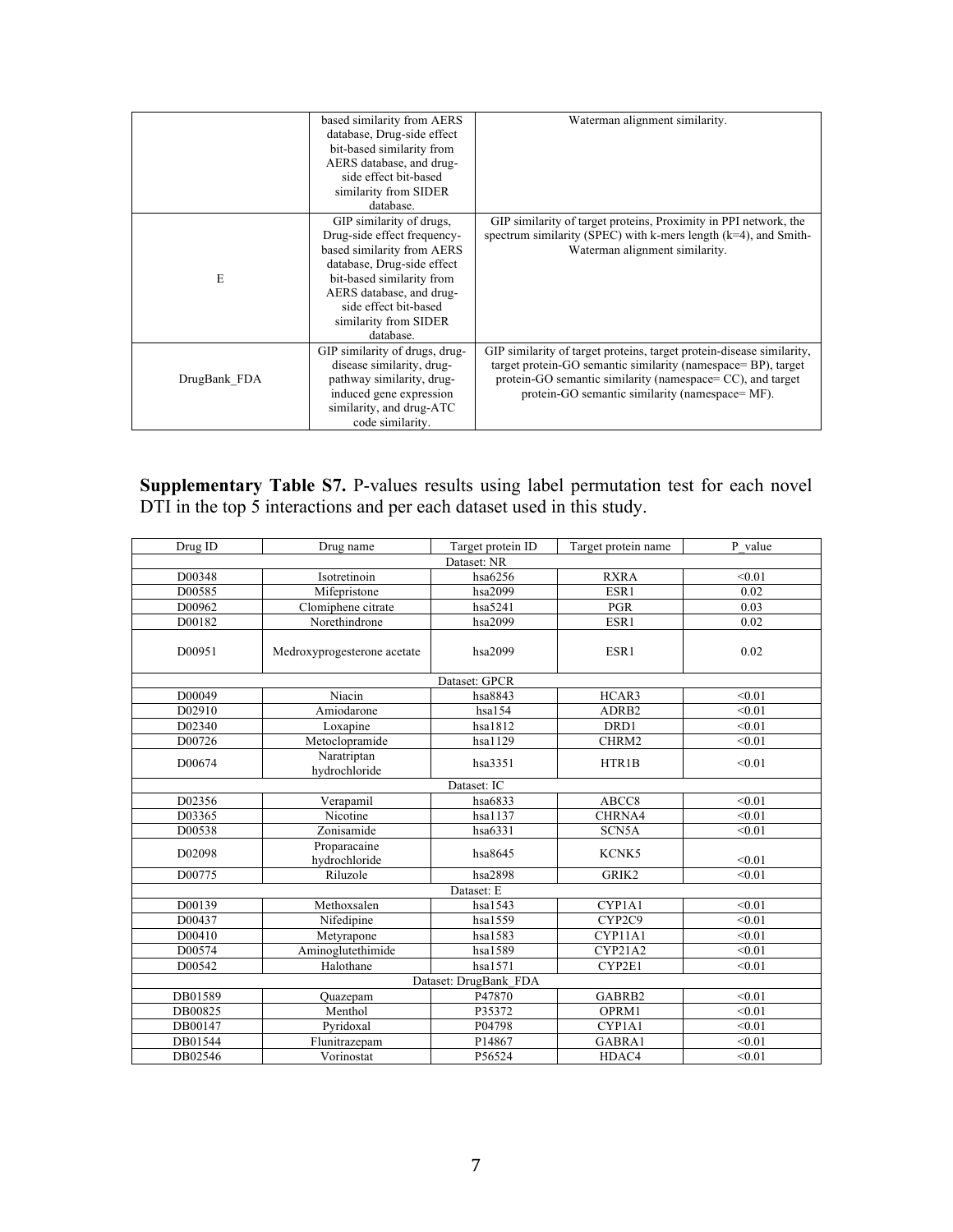# **Endnotes**

<sup>1</sup> http://members.cbio.mines-paristech.fr/~yyamanishi/aers/

<sup>2</sup> http://sideeffects.embl.de/

## **References**

Alanis-Lobato, G., Andrade-Navarro, M.A. and Schaefer, M.H. HIPPIE v2.0: enhancing meaningfulness and reliability of protein-protein interaction networks. *Nucleic Acids Res* 2017;45(D1):D408-D414.

Barrell, D., *et al.* The GOA database in 2009--an integrated Gene Ontology Annotation resource. *Nucleic Acids Res* 2009;37(Database issue):D396-403. Campillos, M., et al. Drug target identification using side-effect similarity. *Science* 2008;321(5886):263-266.

Cao, D.S., *et al.* Rcpi: R/Bioconductor package to generate various descriptors of proteins, compounds and their interactions. *Bioinformatics* 2015;31(2):279-281. Chen, L., *et al.* Predicting Anatomical Therapeutic Chemical (ATC) classification of drugs by integrating chemical-chemical interactions and similarities. *PLoS One* 2012;7(4):e35254.

Cheng, F., *et al.* Prediction of polypharmacological profiles of drugs by the integration of chemical, side effect, and therapeutic space. *J Chem Inf Model* 2013;53(4):753-762.

Deng, M., et al. Prediction of protein function using protein-protein interaction data. *Proc IEEE Comput Soc Bioinform Conf* 2002;1:197-206.

Dudley, J.T., Deshpande, T. and Butte, A.J. Exploiting drug-disease relationships for computational drug repositioning. *Brief Bioinform* 2011;12(4):303-311.

Dunkel, M., et al. SuperPred: drug classification and target prediction. *Nucleic Acids Res* 2008;36(Web Server issue):W55-59.

Ehsani, R. and Drablos, F. TopoICSim: a new semantic similarity measure based on gene ontology. *BMC Bioinformatics* 2016;17(1):296.

Finn, R.D., et al. The Pfam protein families database: towards a more sustainable future. *Nucleic Acids Res* 2016;44(D1):D279-285.

Hattori, M., et al. SIMCOMP/SUBCOMP: chemical structure search servers for network analyses. *Nucleic Acids Res* 2010;38(Web Server issue):W652-656. Hizukuri, Y., Sawada, R. and Yamanishi, Y. Predicting target proteins for drug candidate compounds based on drug-induced gene expression data in a chemical

structure-independent manner. *BMC Med Genomics* 2015:8:82.

Hu, L.L., *et al.* Predicting biological functions of compounds based on chemicalchemical interactions. *PLoS One* 2011;6(12):e29491.

Isik, Z., *et al.* Drug target prioritization by perturbed gene expression and network information. *Sci Rep* 2015;5:17417.

Iwata, M., *et al.* Elucidating the modes of action for bioactive compounds in a cellspecific manner by large-scale chemically-induced transcriptomics. Sci Rep 2017;7:40164.